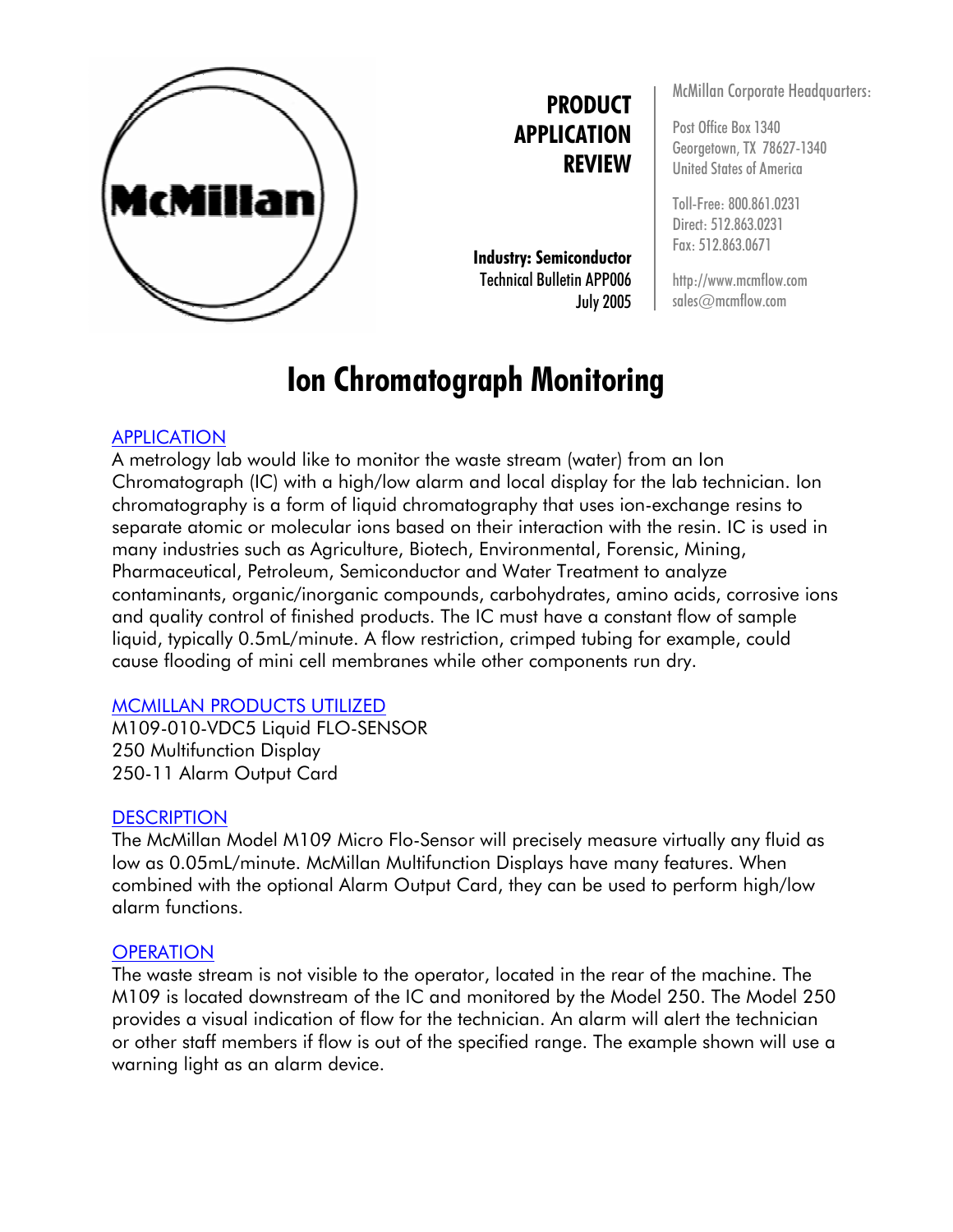### ADVANTAGES

IC manufacturers equip their products with alarms for high/low pressure and leaks. McMillan M109 Liquid Flo-Sensor and 250 Multifunctional Display enhance protection by monitoring the waste stream flow. The combination of these products serves as a useful diagnostic tool for repairs, preventing damage to other components and reducing down time. It is also a cost effective solution, saving staff time, critical analysis data and lowering the use of consumables.

#### **DIAGRAMS**

Figure 1 illustrates the flow path of the fluid system. Figure 2 illustrates the wiring of the system. Figure 3 illustrates the configuration of set points as programmed into the Model 250.